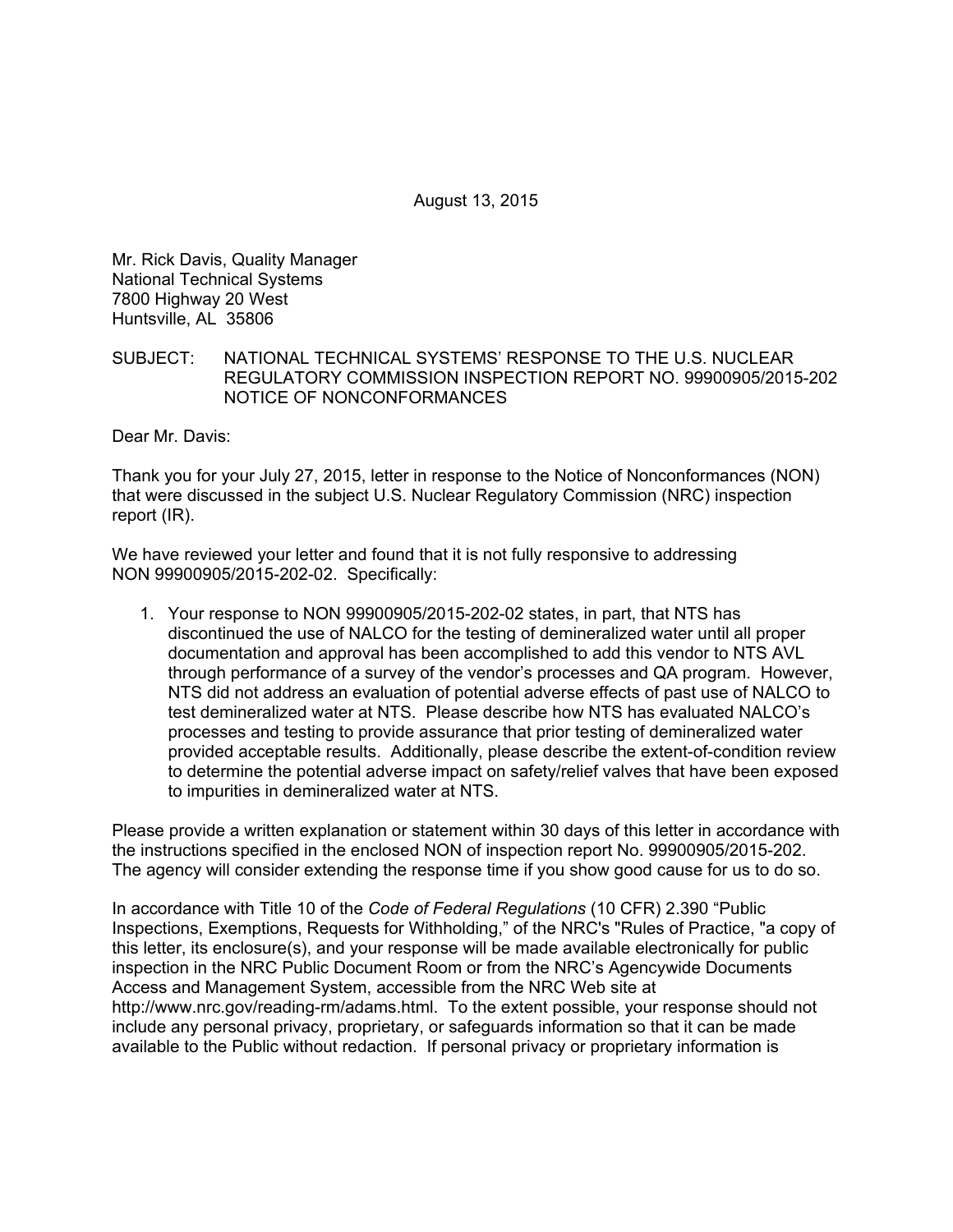## R. Davis - 2 -

necessary to provide an acceptable response, then please provide a bracketed copy of your response that identifies the information that should be protected and a redacted copy of your response that deletes such information. If you request that such material is withheld from public disclosure, you must specifically identify the portions of your response that you seek to have withheld and provide in detail the bases for your claim (e.g., explain why the disclosure of information will create an unwarranted invasion of personal privacy or provide the information required by 10 CFR 2.390(b) to support a request for withholding confidential commercial or financial information). If safeguards information is necessary to provide an acceptable response, please provide the level of protection described in 10 CFR 73.21 "Protection of Safeguards Information: Performance Requirements."

Please contact Mr. Raju B. Patel at 301-415-3511, or via electronic mail at raju.patel@nrc.gov, if you have any questions or need assistance regarding this matter.

Sincerely,

#### */RA/*

Edward H. Roach, Chief Mechanical Vendor Inspection Branch Division of Construction Inspection and Operational Programs Office of New Reactors

Docket No.: 99900905